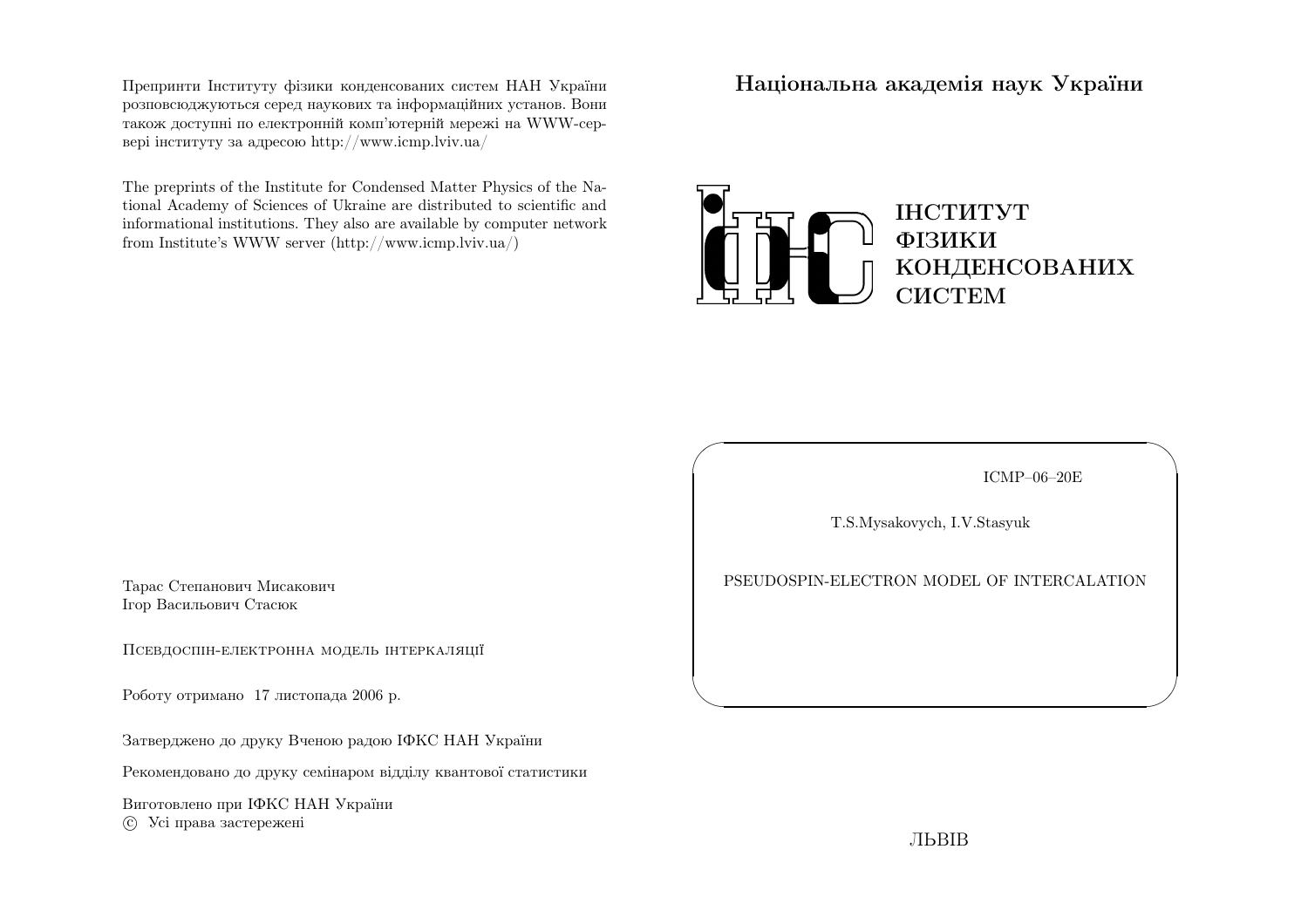$\rm{V\!/\!\!\!K\!}$ : 544.015.4  $\mathbf{PACS:} \ 64.75.+g, \ 71.20.\text{Tx}, \ 64.70.-p$ 

#### Псевдоспiн-електронна модель iнтеркаляцiї

#### Т.С.Мисакович, I.В.Стасюк

**Анотація.** В даній роботі розглядається псевдоспін-електронна модель <sup>з</sup> двома орбiтальними станами на вузлi. Ця модель може бути застосованою для опису iнтеркаляцiї iонiв <sup>в</sup> кристали. Використано псевдоспiновий формалiзм для опису взаємодiї електронiв <sup>з</sup> iонами. Дослiджено термодинамiку моделi <sup>в</sup> наближеннi середнього поля. Проаналiзовано можливiсть виникнення <sup>в</sup> системi фазового розшарування.

#### Pseudospin-electron model of intercalation

#### T.S.Mysakovych, I.V.Stasyuk

Abstract. The pseudospin-electron model with two orbital electron states per site is considered in this work. This model can be employed for the description of the intercalation of ions in crystals. Pseudospin formalism is used for the description of interaction of electrons with ions. The thermodynamics of the model is investigated in the mean field approximation. The possibility of the appearance of <sup>p</sup>hase separation inthe system is analyzed.

 c Iнститут фiзики конденсованих систем <sup>2006</sup>Institute for Condensed Matter Physics <sup>2006</sup>

# 1. Introduction

Transition metal oxides are intensively investigated as hosts for lithium insertion, they are promising electrode materials and can be used inbatteries. One of such materials is titanium dioxide,  $TiO<sub>2</sub>$ . Such systems are semiconductors, gap is approximately <sup>3</sup> eV. These materials are the subject of intensive experimental and theoretical investigations in thelast years.

The crystal structures of three lithium titanates  $(Li_{0.5}TiO_2$  - anatase, LiTi<sub>2</sub>O<sub>4</sub> - spinel, obtained by heating Li<sub>0.5</sub>TiO<sub>2</sub> - anatase, and Li<sub>2</sub>Ti<sub>2</sub>O<sub>4</sub>) were investigated by neutron diffraction powder profile analysis [1]. Itwas found that inserted Li ions in  $Li_{0.5}TiO_2$  occupied octahedral interstices. In  $LiTi<sub>2</sub>O<sub>4</sub>$  - spinel lithium occupied tetrahedral sites, while in  $\text{Li}_2\text{Ti}_2\text{O}_4$  lithium filled the octahedral sites and was displaced from the tetrahedral sites [1]. In [2] quantum chemical Hartree-Fock calculations were done to study lithium intercalation in rutile and anatase. Equilibrium geometries and atomic charges were calculated. It was established that Li lost its valence electron (electron occupying Li 2s atomic orbital) which transferred to Ti ion (calculated Li charges were∼ <sup>0</sup>.<sup>8</sup>). Li-induced local one-electron energy level was found in the gap between the upper valence band and the conduction band, this level was composed mainly of Ti 4s atomic orbitals. <sup>A</sup> conclusion was made that lithium can be intercalated with larger probability in the anatase structure than in rutile. Using pseudopotential <sup>p</sup>lane-wave formalism calculations of [3] indicated <sup>a</sup> distinct preference for intercalation of lithium into the octahedral sites in anatase. There was shown that fast diffusion of lithium along <sup>c</sup> axes and slow diffusion in the ab <sup>p</sup>lane took <sup>p</sup>lace. In [4] density-functional calculations were performed to investigate lithium intercalation into rutile. It was shown that effective Li-Li interaction was highly anisotropic, the computed lithium diffusion constants were anisotropic also. Their calculations revealed the tendency of the valence band to narrowing andincreasing of the band gap at the lithium intercalation.

The dynamics of lithium in lithiated anatase  $TiO<sub>2</sub>$  was also investigated (see [5]). Analysis of neutron diffraction data revealed two available Li-ion positions within the oxygen octahedron in lithiated anatase [6], these sites were never occupied at the same time (the distance betweenthe sites was  $0.7-1.8$  Å depending on lithium concentration). The intraoctahedron dynamics was investigated using molecular dynamics method and quasi-elastic neutron scattering [6]. The hopping of lithium between different octahedra was investigated also. It was shown that lithium diffused more easily through the Li-rich <sup>p</sup>hase (activation energy for Li-rich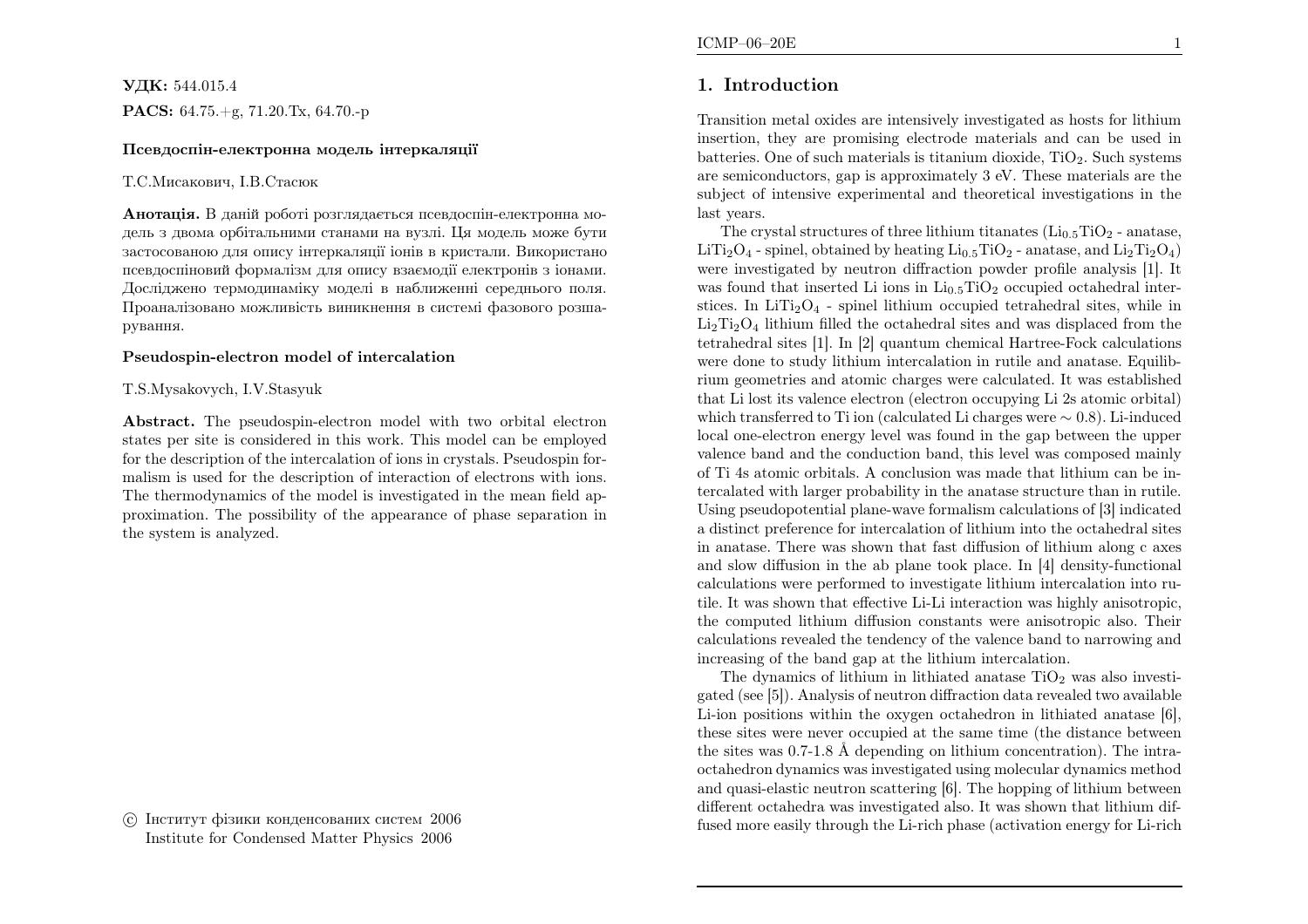ICMP–06–20E

<sup>p</sup>hase was less than activation energy for Li-poor <sup>p</sup>hase). At intercalationof lithium in anatase  $TiO_2$  phase separation in Li-poor  $(Li_{\sim 0.01}TiO_2)$ and Li-rich  $(Li_{0.5-0.6}TiO_2)$  phases occurred, Li-rich phase grew with increasing of content of lithium [6,7]. Such two-phase behaviour leads to <sup>a</sup> constant electrochemical potential. In [8] the structural propertiesof  $\text{Li}_x \text{TiO}_2$  spinel were investigated using a cluster expansion (based on pseudopotential ground state energy calculations) and <sup>a</sup> Monte Carlosimulation. Coexistence of two phases (when  $1/2 < x < 1$ )  $\text{Li}_{\frac{1}{2}} \text{TiO}_2$  (Li on tetrahedral sites) and  $LiTiO<sub>2</sub>$  (Li on octahedral sites) was established. Insertion of Li first resulted in filling of the tetrahedral sites (which areenergetically more favorable), when  $x=1/2$  all tetrahedral sites are filled and at  $x>1/2$  additional Li filled octahedral sites. It was shown that Li is fully ionized once intercalated. Electronic structure calculations revealed that in  $LiTiO<sub>2</sub>$  Fermi level was situated near the bottom of the conduction band, in the valence region the energy states are represented by three sets of bands: the s-bands (dominated by O-2s states), the pbands (dominated by the O-2p states) and the d-bands (dominated by

Intercalation of lithium in cubic-spinel Li $[Ti_{5/3}Li_{1/3}]O_4$  was investigated in [9] with the help of <sup>a</sup> Monte Carlo method. According to their model, the Hamiltonian included interaction between Li ions. They did not take into account interaction between Li ions and electrons. It was proposed that the potential <sup>p</sup>lateau indicated the coexistence of Li-poorand Li-rich <sup>p</sup>hases due to the repulsive interactions between lithium ions.

The reconstruction of electron spectrum in such crystals upon intercalation means that interaction between lithium and conduction and valence electrons may <sup>p</sup>lay an important role in such systems. In the current study we take into account the interaction of Li ions with electrons and investigate the possibility of appearance of <sup>p</sup>hase separation in suchsystems.

# 2. The model

the Ti-3d states).

The Hamiltonian of the model is defined as

$$
H = \sum_{\mathbf{k}\sigma} \epsilon_{\mathbf{k}}^c c_{\mathbf{k}\sigma}^+ c_{\mathbf{k}\sigma} + \sum_{\mathbf{k}\sigma} \epsilon_{\mathbf{k}}^v a_{\mathbf{k}\sigma}^+ a_{\mathbf{k}\sigma} + \sum_{ij\sigma} g_{ij}^c n_{i\sigma}^c (S_j^z + \frac{1}{2}) \quad (2.1)
$$

$$
+ \sum_{ij\sigma} g_{ij}^v n_{i\sigma}^v (S_j^z + \frac{1}{2}) - \mu \sum_{i\sigma} (n_{i\sigma}^c + n_{i\sigma}^v)
$$

$$
+\frac{1}{2}\sum_{ij}J_{ij}(S_i^z+\frac{1}{2})(S_j^z+\frac{1}{2})-h\sum_i(S_i^z+\frac{1}{2}).
$$

The pseudospin variable  $S_i^z$  takes two values,  $S_i^z = 1/2$  when lithium ion is present in site i and  $S_i^z = -1/2$  when lithium is absent. We take into account two electron orbital states per site (conduction and valenceband electrons, the first and the second terms in  $(2.1)$ , as usually,  $c, a$ and  $c^+, a^+$  are electron creation and annihilation operators respectively), their interaction with lithium ions  $(g^v \text{ and } g^c \text{ terms})$  and direct interaction between Li ions (*J*-term);  $\mu$  and  $h$  play the role of the chemical potentials of electrons and Li ions respectively.

Models of such type were formulated in recent time and are intensively investigated in the theory of the strongly correlated electron systems, for example they are used to take into account the presence of the locally anharmonic structure elements in the high temperature superconductors [10,11].

To investigate the thermodynamics of the model we use the followingapproximation:

$$
gn_i S_j^z \to g \langle n_i \rangle S_j^z + gn_i \langle S_j^z \rangle - g \langle n_i \rangle \langle S_j^z \rangle \tag{2.2}
$$
  
\n
$$
JS_i^z S_j^z \to J \langle S_i^z \rangle S_j^z + JS_i^z \langle S_j^z \rangle - J \langle S_i^z \rangle \langle S_j^z \rangle,
$$

where the pseudospin-electron and pseudospin-pseudospin interactions are taken into account in the spirit of the mean field approximation (MFA) through an internal self-consistent fields which act on electrons and pseudospins. We suppose that direct interaction between pseudospins and pseudospin-electron interaction is nonlocal and may be longranged, this enable us to use MFA.

We will consider the uniform case (spatially uniform, independent onthe site number electron and ion concentration):  $\langle \sum_{\sigma} n_{i\sigma} \rangle = n, \langle S_i^z \rangle =$  $\eta$ . The Hamiltonian of the model in the MFA has the following form:

$$
H^{MFA} = \sum_{\mathbf{k}\sigma} (\epsilon_{\mathbf{k}}^c - \mu + g^c \langle S^z + \frac{1}{2} \rangle) c_{\mathbf{k}\sigma}^+ c_{\mathbf{k}\sigma}
$$
 (2.3)  
+ 
$$
\sum_{\mathbf{k}\sigma} (\epsilon_{\mathbf{k}}^v - \mu + g^v \langle S^z + \frac{1}{2} \rangle) a_{\mathbf{k}\sigma}^+ a_{\mathbf{k}\sigma}
$$
  
+ 
$$
(g^c n^c + g^v n^v - h + J \langle S^z + \frac{1}{2} \rangle) \sum_i S_i^z - g^c n^c \langle S^z \rangle N
$$
  
- 
$$
g^v n^v \langle S^z \rangle N - \frac{1}{2} \langle S^z \rangle^2 N J + \frac{1}{8} N J - \frac{h}{2} N,
$$
 (2.3)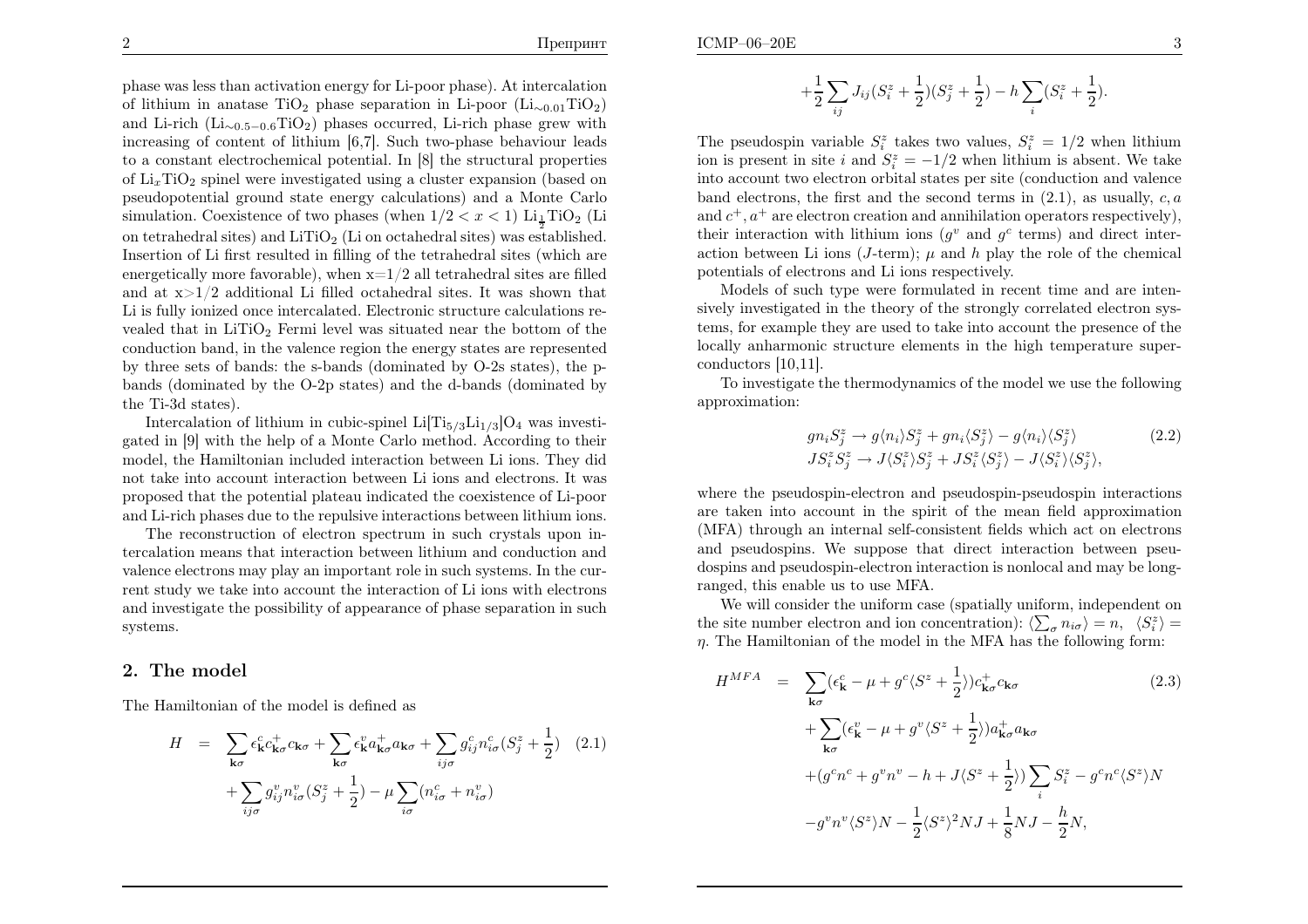here N is the number of the lattice sites. The electron conduction and valence bands  $E_{\mathbf{k}}^c = \epsilon_{\mathbf{k}}^c + g^c(\eta + \frac{1}{2}), E_{\mathbf{k}}^v = \epsilon_{\mathbf{k}}^v + g^v(\eta + \frac{1}{2})$  change their positions depending on the average value of pseudospin  $\eta$ . This means that bands are shifted at intercalation. The mean values of pseudospinand electron concentration obey the following equations:

$$
\langle S^z \rangle = \frac{1}{2} \tanh\left(\frac{\beta}{2}(h - g^c n^c - g^v n^v - J\langle S^z + \frac{1}{2} \rangle)\right) \qquad (2.4)
$$
  

$$
n^c = \frac{1}{N} \sum_{\mathbf{k}\sigma} \frac{1}{1 + e^{\beta(\epsilon_{\mathbf{k}}^c - \mu + g^c \langle S^z + \frac{1}{2} \rangle)}}
$$
  

$$
n^v = \frac{1}{N} \sum_{\mathbf{k}\sigma} \frac{1}{1 + e^{\beta(\epsilon_{\mathbf{k}}^v - \mu + g^v \langle S^z + \frac{1}{2} \rangle)}}.
$$

In addition to the equation (2.4) we should take into account the following condition

$$
n^{c} = 2 - n^{v} + \langle S^{z} + \frac{1}{2} \rangle.
$$
 (2.5)

This condition ensures the neutrality of the system. We suppose that lithium is fully ionized and the number of electrons in the conduction band is equa<sup>l</sup> to the number of holes in the valency band (the first term in the right side of the equation (2.5)) <sup>p</sup>lus the number of lithium ions (the second term in the right side of the equation (2.5)). We take into account that at intercalation the chemical potential is situated in the conduction band (see, for example, [4,8]). This means that at room temperaturesvalency band is fully occupied,  $n^v = 2$  (the band gap in titanium dioxide is approximately <sup>3</sup> eV).

### 3. The <sup>p</sup>hase transition and <sup>p</sup>hase separation

We have solved the set of equations (2.4) taking into account the condition (2.5). We have used semielliptic density of states (for the conductionband),  $\rho(\epsilon^c) = \frac{2}{\pi W^2} \sqrt{\epsilon(2W - \epsilon)}, 0 < \epsilon^c < 2W, W$  is a half width of the conduction band. In Fig. 1a, the dependence of the mean pseudospin conduction band. In Fig. 1a the dependence of the mean pseudospinvalue  $\eta$  on the chemical potential of ions is shown (the regime of the fixed chemical potential). We have chosen the following set of parameters:  $g^c = -0.4$ ,  $g^v = -0.8$ ,  $J = 0.2$ ,  $W = 1.5$ ; here we suppose repulsion<br>interaction between lithium jons.  $I > 0$ , We have also taken into account interaction between lithium ions,  $J > 0$ . We have also taken into account that at intercalation the band gap increases (see, for example, [4]). As itwas noted above the conduction band  $E_{\mathbf{k}}^c = \epsilon_{\mathbf{k}}^c + g^c(\eta + \frac{1}{2})$  and the valence band  $E_{\mathbf{k}}^v = \epsilon_{\mathbf{k}}^v + g^v(\eta + \frac{1}{2})$  change their positions at intercalation and at

the chosen values of parameters  $(g<sup>c</sup> = -0.4, g<sup>v</sup> = -0.8)$  the band gap increases. From Fig. 1a we can see that the system undergoes the first order <sup>p</sup>hase transition with jumps of the mean values of the pseudospin $(\eta_1 \text{ and } \eta_2)$  at the change of the chemical potential of the ions h. The <sup>p</sup>hase transition point (dashed line) is calculated using the Maxwell rule. In the regime of the fixed ion concentration the <sup>p</sup>hase separation intotwo phases with different values  $(\eta_1 \text{ and } \eta_2)$  of ion concentration takes <sup>p</sup>lace. At the increase of temperature the possibility of <sup>p</sup>hase separationdisappears, this is illustrated in Fig. 1b.



Figure 1. The dependence of the mean pseudospin value on the chemical potential of the ions. The parameter values are:  $g^c = -0.4, g^v =$  $-0.8, J = 0.2, W = 1.5$ . a)  $T = 0.024$  b)  $T = 0.1$ .

Now we will illustrate some interesting effect which takes <sup>p</sup>lace whenwe consider the regime  $n = \eta + 1/2 = const.$  We will demonstrate the possibility of <sup>p</sup>hase separation into two charged <sup>p</sup>hases, when theneutrality condition  $n = \eta + \frac{1}{2}$  is fulfilled for the whole crystal only and  $n_i \neq \eta_i + \frac{1}{2}$ . This means that two phases  $(n_1, \eta_1)$  and  $(n_2, \eta_2)$  are charged. To obtain <sup>p</sup>hase separation we consider the following equations:

$$
n = \alpha n_1 + (1 - \alpha)n_2; \ \ \eta = \alpha \eta_1 + (1 - \alpha)\eta_2; \ \ n = \eta + \frac{1}{2}, (3.1)
$$

where  $n_1, n_2, \eta_1, \eta_2$  are mean values of electron concentrations and pseu dospins of two coexisting <sup>p</sup>hases. To solve the system 3.1 we at firstdid not take into account the neutrality condition and found values of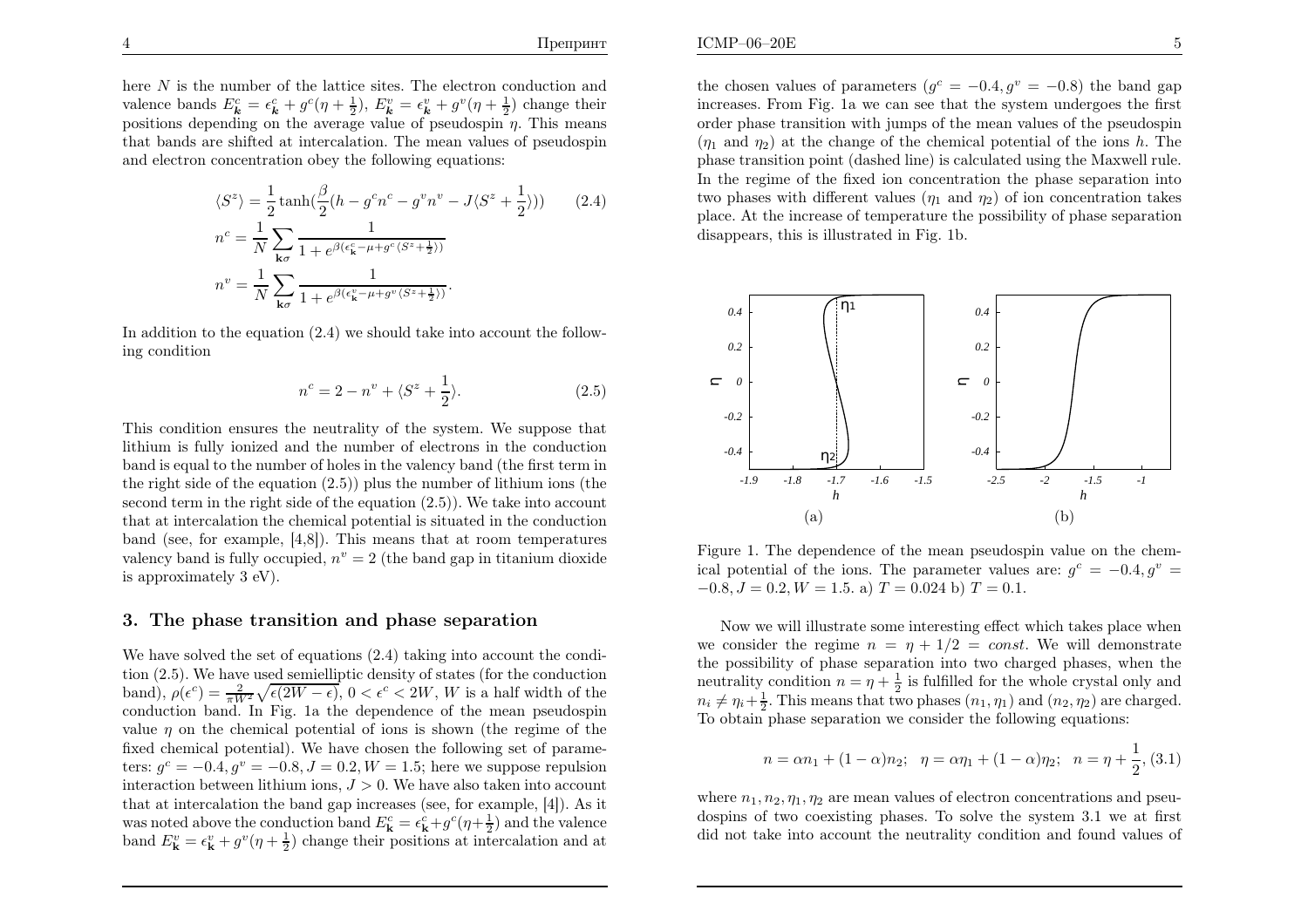$n_1, n_2, \eta_1, \eta_2$  for two coexisting phases (when we do not take into account the condition (2.5)). These values depend on the chemical potential of electrons  $\mu$  and ions h, so we have  $n_i(\mu, h), \eta_i(\mu, h)$ . Then we take into account the neutrality condition and we can find  $n_i^*(\mu^*, h^*)$ ,  $\eta_i^*(\mu^*, h^*)$ , which ensures the fulfillment of the condition  $n^* = \eta^* + 1/2 = const$ , so we can build <sup>p</sup>hase separation regions. They are shown in Fig. 2; rectangular density of states was used for simplification of calculations. It can bee seen from Fig. <sup>2</sup> that at the increase of temperature the <sup>p</sup>haseseparation region narrows. However, it should be noted that such <sup>p</sup>hase



Figure 2. The <sup>p</sup>hase separation regions (dashed lines) in the regime  $n = \eta + 1/2 = const$  are shown for two temperatures, 1:  $T = 0.0166$ , 2:  $T = 0.01$ . The parameter values are:  $g^{c} = -0.5, g^{v} = -0.7, J =$  $0.1, W = 1.5.$ 

separation into charged <sup>p</sup>hases should be considered more carefully, introducing the electrochemical potential, so obtained above results haveonly illustrative character.

# 4. Conclusions

In this work the pseudospin-electron model of ion intercalation in crystals is formulated. The thermodynamics of the model is investigated in the mean-field approximation. The effective interaction between ions is formed due to pseudospin-electron interaction. The appearance of <sup>p</sup>hase separation is established. In genera<sup>l</sup> our results are in accordance withexperimental data where the coexistence of two <sup>p</sup>hases was revealed [6,7].

The obtained results can be considered as the first step to the description of the  $Li^+$  ion intercalation in semiconducting crystals. It should be noted that the ion transfer was not taken into account in our model. This is the task for future investigations. Introducing of electrochemical potential is also the task for such study.

## References

- 1. Cava R.J., Murphy D.W., Zahurak S., Santoro A., Roth R.S. // J. Solid State Chem., 1984, vol. 53, p. 64.
- 2. Stashans A., Lunell S., Bergström R., Hagfeldt A., Lindquist S.-E. // Phys. Rev. B, 1996, vol. 53, p. 159.
- 3. Koudriachova M.V., Harrison N.M., de Leeuw W. // Phys. Rev. Lett, 2001, vol. 86, p. 1275.
- 4. Koudriachova M.V., Harrison N.M., de Leeuw W. // Phys. Rev. B, 2002, vol. 65, p. 235423.
- 5. Wagemaker M., van Well A.A., Kearley G.J., Mulder F.M. // SolidState Ionics, 2004, vol. 175, p. 191.
- 6. Wagemaker M., Kearley G.J., van Well A.A., Mutka H., MulderF.M. // J. Am. Chem. Soc., 2003, vol. 125, p. 840.
- 7. Wagemaker M., van de Krol R., Kentgens A.P.M., van Well A.A., Mulder F.M. // J. Am. Chem. Soc., 2001, vol. 123, p. 11454.
- 8. Wagemaker M., Van Der Ven A., Morgan D., Ceder G., MulderF.M., Kearley G.J. // Chem. Phys., 2005, vol. 317, p. 130.
- 9. Jung K.-N., Pyun S.-I., Kim S.-W. // J. Power Sources, 2003, vol. 119-121, p. 637.
- 10. Stasyuk I.V., Shvaika A.M. // Acta Phys. Polon. A, 1993, vol. 84, p. 293.
- 11. Mysakovych T.S., Stasyuk I.V. // Ukr. J. Phys., 2004, vol. 49, p. 607.